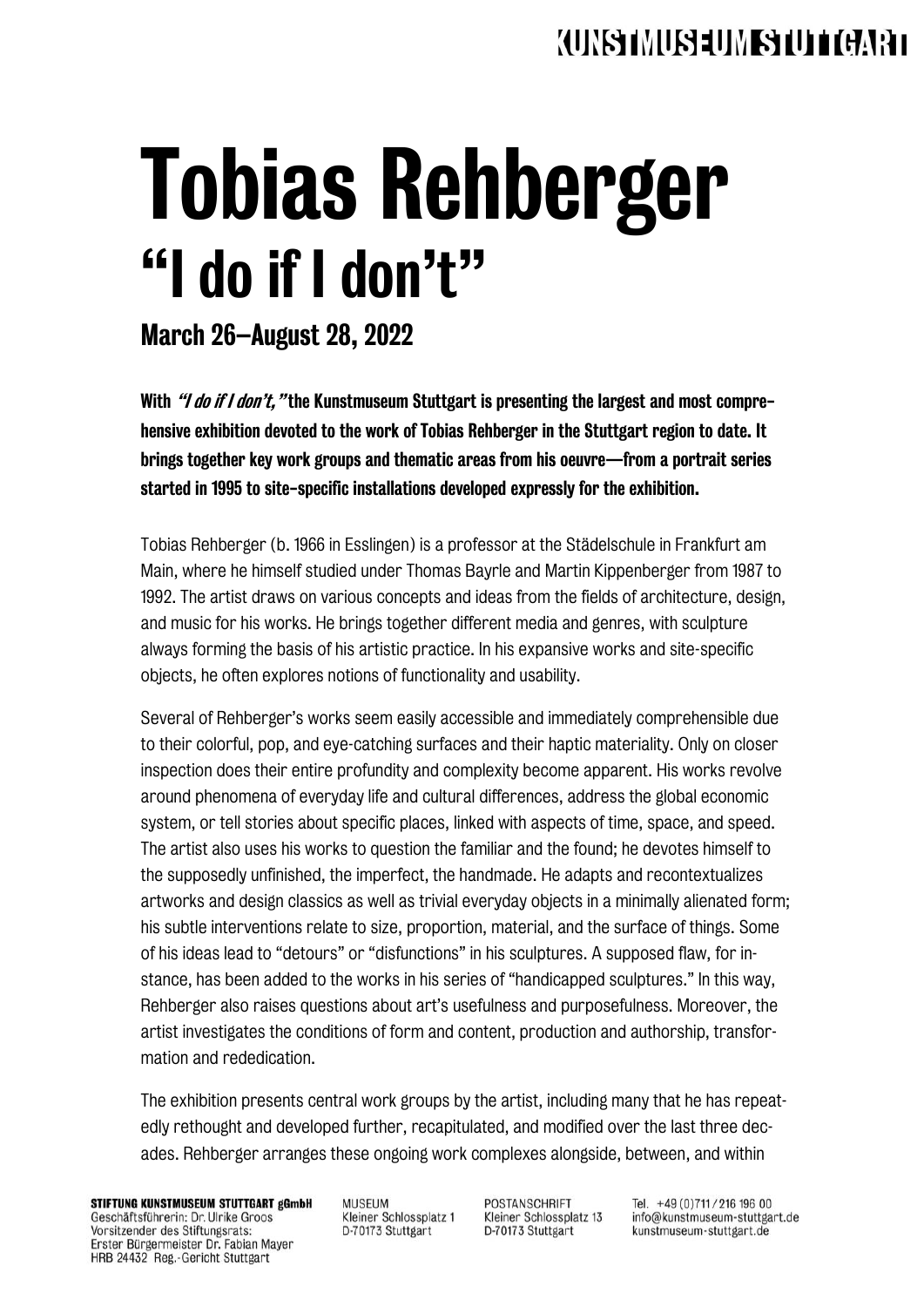## **AUNSTMUSEUMES THE CLIPP**

new works or adapts them to a particular exhibition venue, changing it as a result. The transitions between the exhibited works is often seamless, everything flows together.

A special feature of the show becomes apparent even before visitors enter the museum: with a large light installation Rehberger has expanded the exhibition onto the building's exterior. Over three stories of the Königstrasse façade, he combines writing and forms using two light works—*Free coffee free parking freedom*, created in 2018 for the Rockbund Art Museum in Shanghai, and a selected portion of Paysage vu à travers un point d'observation, which he made for the 15th edition of the Paris city-walk art festival Nuit Blanche in 2016. Individual lighting elements can be controlled from a console set up in the museum's forecourt. The work responds to the song that visitors upload from their own smartphone to the terminal via Bluetooth and then play. The façade installation pulses to the rhythm of the museum. Particularly at dusk and at night, the work becomes an extraordinary sound-light backdrop, reminiscent of a gigantic billboard, operated by visitors and passersby in public space. This participatory approach is also encountered in the exhibition itself; visitors are intermittently given the opportunity to actively participate and interact with Rehberger's works.

The glazed base area of the building is covered with the group of works called Ads. For this, the artist has expanded his poster series, designing unofficial promotional posters for various brands and stores that reflect his own view of and relationship to them. The installation marks the first time since the museum's opening that this area is being used artistically as exhibition space.

In the first exhibition room, visitors are greeted by more than forty vase portraits. Since 1995 Rehberger has portrayed artists and collectors by depicting them as vases. In these early works, he asked sitters to submit their favorite flowers and plants for this purpose without informing them beforehand what color or shape "their" vase had. As a result, there are small and large, angular and bulbous, simple and extravagant shapes that are alternately colorful, monochrome, or transparent. The portraits subvert the typical notion of representation and present a view of the sitters that evolves between one's self-perception and that of others: the self-portrait in the shape of flowers meets up with the perspective of the artist, such that the arrangement becomes a kind of double portrait. Several self-portraits have also been created in this group of works.

Occupying the next, central two-story room of the cube is a light installation consisting of some 200 lamps hanging from the ceiling. Rehberger commissioned a traditional glassblowing workshop in the Harz Mountains to design and produce the lamps. The tear-dropshaped glass lamps in different colors are complemented by light objects made of colored Velcro strips. Via light switches visitors can control individual lamp groups and make them light up.

In the adjacent room, a large variety of the artist's door and window sculptures is on display. The titles in this series refer to the names of stores, bars, and restaurants visible from his